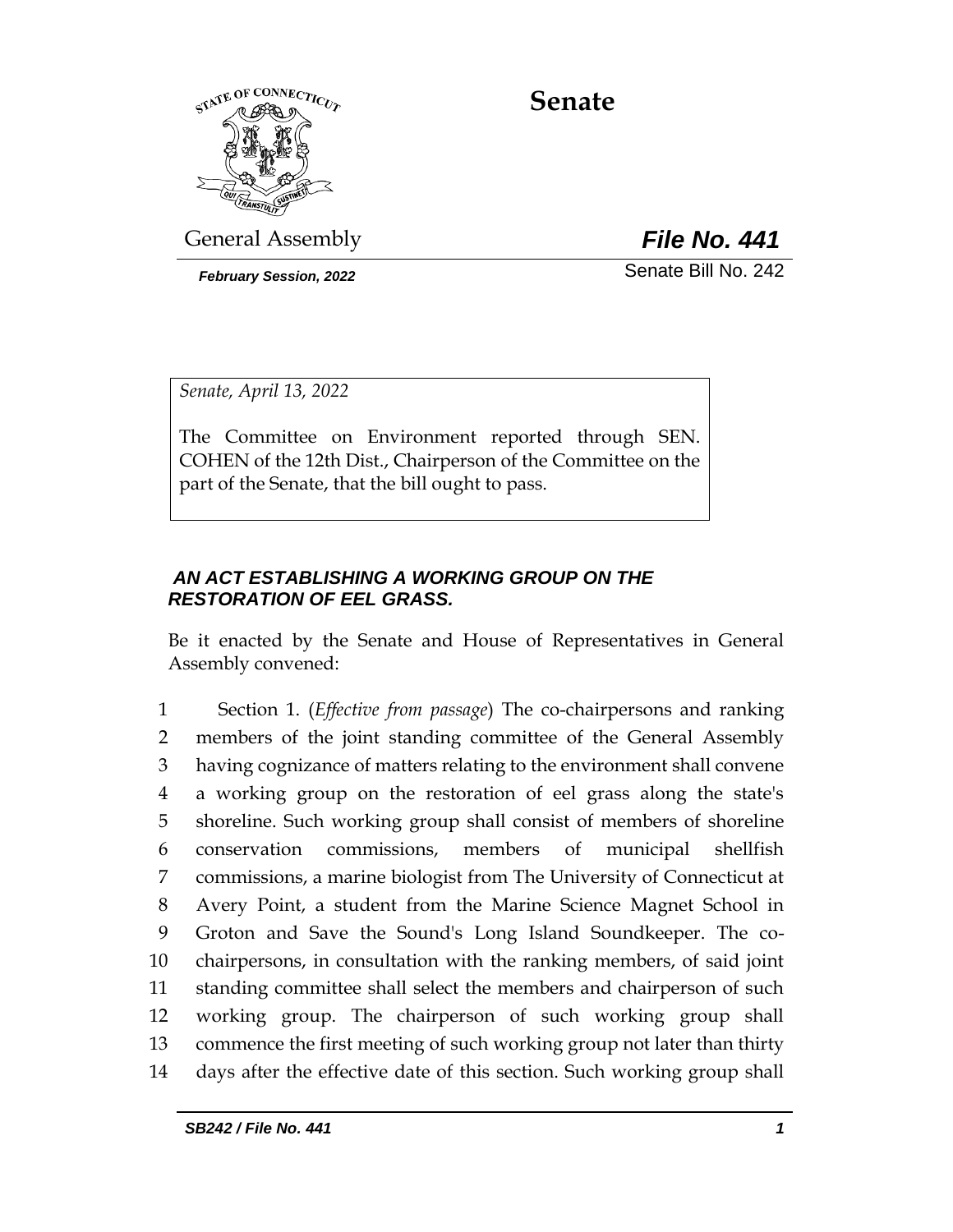develop strategies for the preservation, restoration and expansion of eel grass along the state's shoreline. In developing such strategies, the working group shall review and synthesize information from studies performed by the states of New York and Rhode Island, including, but not limited to, Tier 1 mapping of Zostera marina in Long Island Sound and change analysis performed by the University of Rhode Island. Not later than January 15, 2023, the chairperson of such working group shall submit a report, in accordance with the provisions of section 11-4a of the general statutes, to the joint standing committee of the General Assembly having cognizance of matters relating to the environment detailing the work of such working group, including, but not limited to, explanations of any such strategies and identification of any priority areas of the shoreline for the implementation of such strategies.

This act shall take effect as follows and shall amend the following sections:

| Section 1 | trom passage | New section |
|-----------|--------------|-------------|
|           |              |             |

*ENV Joint Favorable*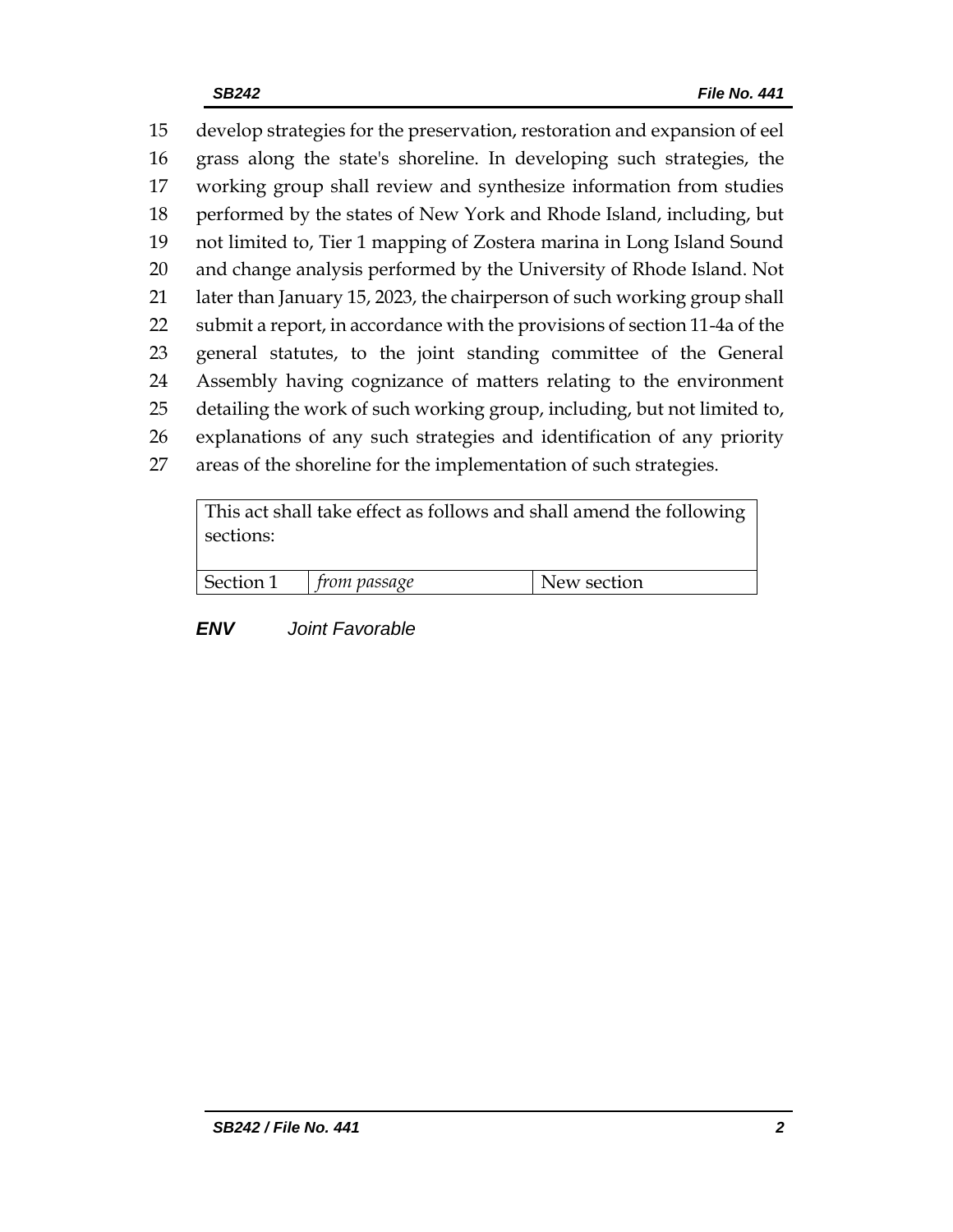*The following Fiscal Impact Statement and Bill Analysis are prepared for the benefit of the members of the General Assembly, solely for purposes of information, summarization and explanation and do not represent the intent of the General Assembly or either chamber thereof for any purpose. In general, fiscal impacts are based upon a variety of informational sources, including the analyst's professional knowledge. Whenever applicable, agency data is consulted as part of the analysis, however final products do not necessarily reflect an assessment from any specific department.*

# *OFA Fiscal Note*

*State Impact:* None

*Municipal Impact:* None

#### *Explanation*

The bill, which requires the Environment Committee to form a working group on the restoration of eel grass along the shoreline, has no fiscal impact to the state or municipalities.

*The Out Years*

*State Impact:* None

*Municipal Impact:* None